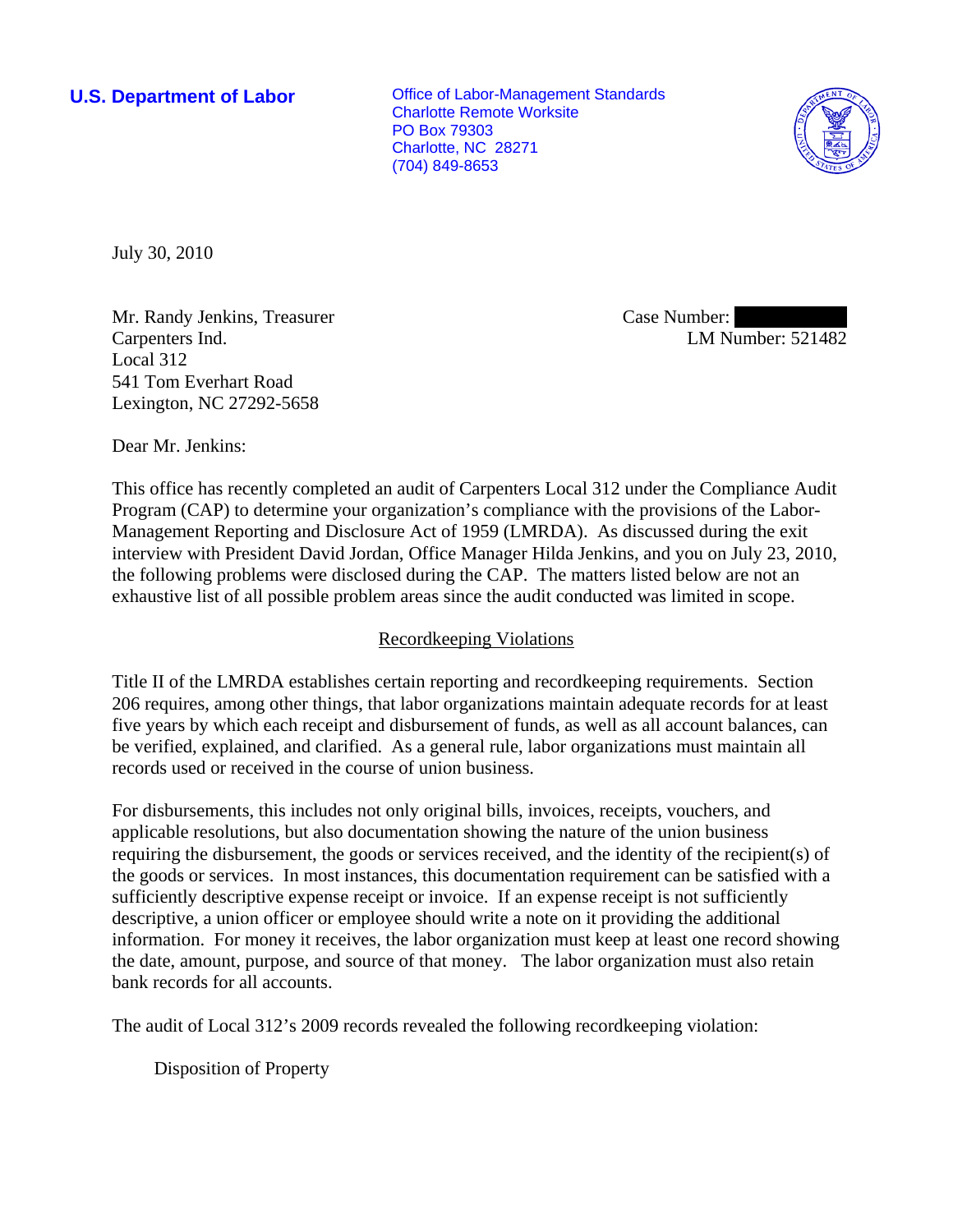Local 312 did not maintain an inventory of shirts and other property it purchased, sold, or gave away. The union must report the value of any union property on hand at the beginning and end of each year in Item 30 (Other Assets) of the LM-3. The union must retain an inventory or similar record of property on hand to verify, clarify, and explain the information that must be reported in Item 30.

The union must record in at least one record the date and amount received from each sale of union shirts, hats, and other items.

Based on your assurance that Local 312 will retain adequate documentation in the future, OLMS will take no further enforcement action at this time regarding the above violations.

# Reporting Violations

The audit disclosed a violation of LMRDA Section 201(b), which requires labor organizations to file annual financial reports accurately disclosing their financial condition and operations. The Labor Organization Annual Report Form LM-3 filed by Local 312 for the fiscal year ended June 30, 2009, was deficient in the following areas:

1. Disbursements to Officers

Local 312 did not include some reimbursements to officers totaling at least \$5,566 in the amounts reported Item 24 (All Officers and Disbursements to Officers). It appears the union erroneously reported these payments in Item 48(Office and Administrative Expense).

The union must report most direct disbursements to Local 312 officers and some indirect disbursements made on behalf of its officers in Item 24. A "direct disbursement" to an officer is a payment made to an officer in the form of cash, property, goods, services, or other things of value. See the instructions for Item 24 for a discussion of certain direct disbursements to officers that do not have to be reported in Item 24. An "indirect disbursement" to an officer is a payment to another party (including a credit card company) for cash, property, goods, services, or other things of value received by or on behalf of an officer. However, indirect disbursements for temporary lodging (such as a union check issued to a hotel) or for transportation by a public carrier (such as an airline) for an officer traveling on union business should be reported in Item 48 (Office and Administrative Expense).

2. Failure to File Bylaws

The audit disclosed a violation of LMRDA Section  $201(a)$ , which requires that a union submit a copy of its revised constitution and bylaws with its LM report when it makes changes to its constitution or bylaws. Local 312 amended its constitution and bylaws in 2005, but did not file a copy with its LM report for that year.